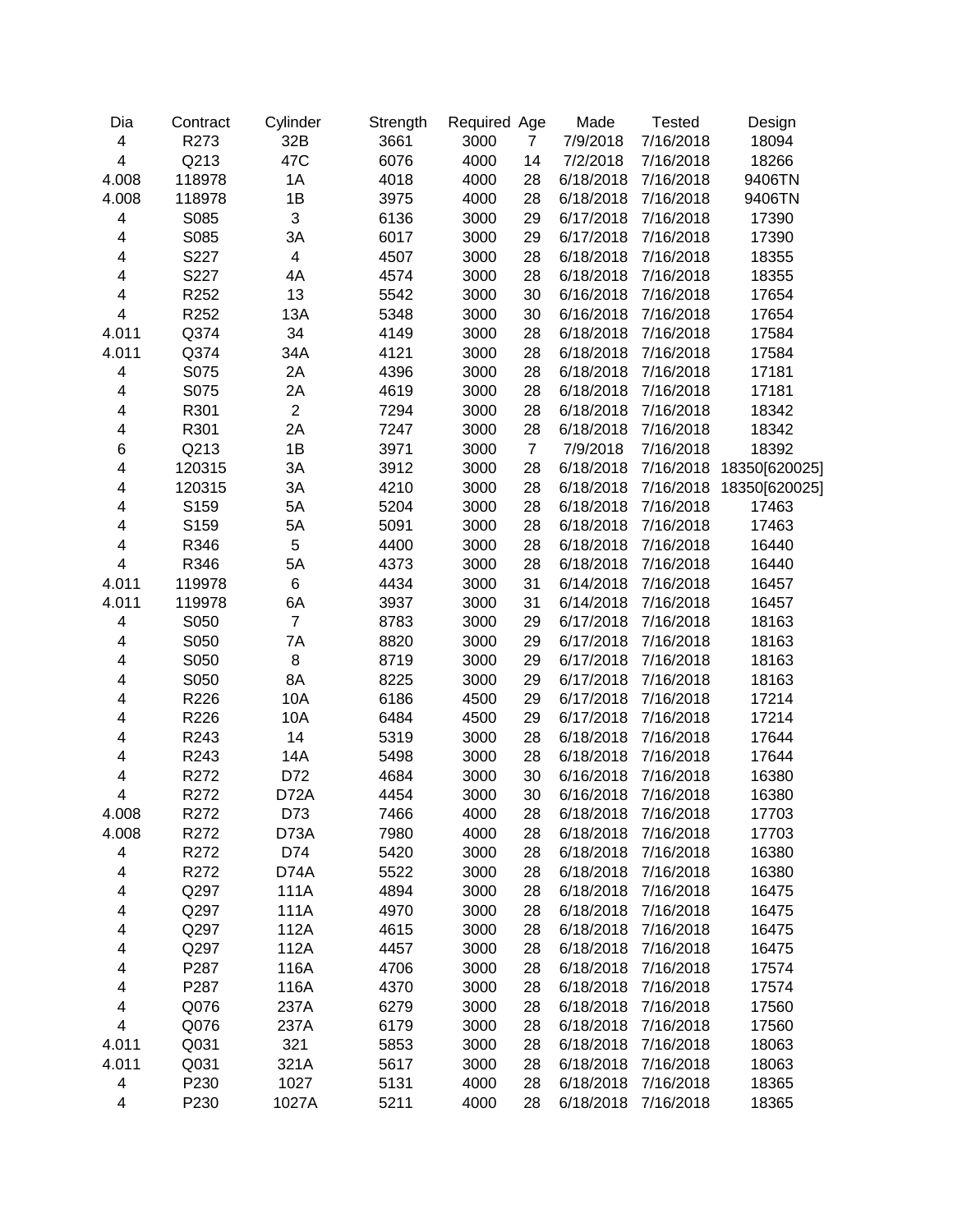| 4     | R346 | 6B          | 4151  | 3000 | 28 | 6/19/2018 | 7/17/2018 | 16440 |
|-------|------|-------------|-------|------|----|-----------|-----------|-------|
| 4     | R346 | 9B          | 3336  | 3000 | 8  | 7/9/2018  | 7/17/2018 | 16440 |
| 4     | R346 | 10B         | 3164  | 3000 | 5  | 7/12/2018 | 7/17/2018 | 16440 |
| 4.008 | R277 | 18          | 4344  | 3000 | 28 | 6/19/2018 | 7/17/2018 | 17641 |
| 4.008 | R277 | 18A         | 4322  | 3000 | 28 | 6/19/2018 | 7/17/2018 | 17641 |
| 4     | Q292 | 45          | 7881  | 4000 | 28 | 6/19/2018 | 7/17/2018 | 17325 |
| 4     | Q292 | 45A         | 7531  | 4000 | 28 | 6/19/2018 | 7/17/2018 | 17325 |
| 4     | Q292 | 45B         | 8221  | 4000 | 28 | 6/19/2018 | 7/17/2018 | 17325 |
| 4     | Q292 | 45C         | 7656  | 4000 | 28 | 6/19/2018 | 7/17/2018 | 17325 |
| 4     | Q292 | 45D         | 9726  | 4000 | 28 | 6/19/2018 | 7/17/2018 | 17325 |
| 4     | Q292 | 45E         | 9130  | 4000 | 28 | 6/19/2018 | 7/17/2018 | 17325 |
| 4     | Q292 | 45F         | 9141  | 4000 | 28 | 6/19/2018 | 7/17/2018 | 17325 |
| 4     | Q292 | 45G         | 9424  | 4000 | 28 | 6/19/2018 | 7/17/2018 | 17325 |
| 4     | Q292 | 45H         | 9453  | 4000 | 28 | 6/19/2018 | 7/17/2018 | 17325 |
| 4     | Q292 | <b>451</b>  | 9826  | 4000 | 28 | 6/19/2018 | 7/17/2018 | 17325 |
| 4.014 | Q292 | 45J         | 8755  | 4000 | 28 | 6/19/2018 | 7/17/2018 | 17325 |
| 4.014 | Q292 | 45K         | 8798  | 4000 | 28 | 6/19/2018 | 7/17/2018 | 17325 |
| 4     | Q292 | 45L         | 8620  | 4000 | 28 | 6/19/2018 | 7/17/2018 | 17325 |
| 4     | Q292 | 45M         | 8370  | 4000 | 28 | 6/19/2018 | 7/17/2018 | 17325 |
| 4     | Q292 | 45N         | 10372 | 4000 | 28 | 6/19/2018 | 7/17/2018 | 17325 |
| 4     | Q292 | 45O         | 9898  | 4000 | 28 | 6/19/2018 | 7/17/2018 | 17325 |
| 4     | Q292 | 45P         | 10187 | 4000 | 28 | 6/19/2018 | 7/17/2018 | 17325 |
| 4     | Q292 | 45Q         | 10284 | 4000 | 28 | 6/19/2018 | 7/17/2018 | 17325 |
| 4     | Q292 | 45R         | 10295 | 4000 | 28 | 6/19/2018 | 7/17/2018 | 17325 |
| 4     | Q292 | 45S         |       | 4000 | 28 | 6/19/2018 | 7/17/2018 | 17325 |
|       |      |             | 10550 |      |    |           | 7/17/2018 |       |
| 4     | Q292 | 45T         | 7271  | 4000 | 28 | 6/19/2018 |           | 17325 |
| 4     | Q292 | 45U         | 7320  | 4000 | 28 | 6/19/2018 | 7/17/2018 | 17325 |
| 4.011 | S903 | 1A          | 3432  | 3000 | 28 | 6/19/2018 | 7/17/2018 | 18378 |
| 4.011 | S903 | 1A          | 3465  | 3000 | 28 | 6/19/2018 | 7/17/2018 | 18378 |
| 4     | R301 | 3           | 7777  | 3000 | 28 | 6/19/2018 | 7/17/2018 | 18342 |
| 4     | R301 | 3A          | 8024  | 3000 | 28 | 6/19/2018 | 7/17/2018 | 18342 |
| 4     | R337 | 4A          | 5191  | 3000 | 28 | 6/19/2018 | 7/17/2018 | 18188 |
| 4     | R337 | 4A          | 5132  | 3000 | 28 | 6/19/2018 | 7/17/2018 | 18188 |
| 4     | S800 | 6A          | 5006  | 3000 | 28 | 6/19/2018 | 7/17/2018 | 18366 |
| 4     | S800 | 6B          | 5077  | 3000 | 28 | 6/19/2018 | 7/17/2018 | 18366 |
| 4     | R346 | 6           | 4144  | 3000 | 28 | 6/19/2018 | 7/17/2018 | 16440 |
| 4     | R346 | 6A          | 4452  | 3000 | 28 | 6/19/2018 | 7/17/2018 | 16440 |
| 4.011 | R236 | 12          | 4730  | 3000 | 28 | 6/19/2018 | 7/17/2018 | 17596 |
| 4.011 | R236 | 12A         | 5255  | 3000 | 28 | 6/19/2018 | 7/17/2018 | 17596 |
| 4     | S106 | 5A          | 3583  | 3000 | 28 | 6/19/2018 | 7/17/2018 | 17463 |
| 4     | S106 | 5A          | 3155  | 3000 | 28 | 6/19/2018 | 7/17/2018 | 17463 |
| 4     | R243 | 15          | 4301  | 3000 | 28 | 6/19/2018 | 7/17/2018 | 17644 |
| 4     | R243 | 15A         | 4412  | 3000 | 28 | 6/19/2018 | 7/17/2018 | 17644 |
| 4     | R136 | <b>B17</b>  | 5732  | 3000 | 28 | 6/19/2018 | 7/17/2018 | 16356 |
| 4     | R136 | <b>B17A</b> | 5632  | 3000 | 28 | 6/19/2018 | 7/17/2018 | 16356 |
| 4     | S127 | $1 - B$     | 4682  | 3000 | 8  | 7/9/2018  | 7/17/2018 | 18355 |
| 4     | S127 | $1-C$       | 4468  | 3000 | 8  | 7/9/2018  | 7/17/2018 | 18355 |
| 4     | S127 | $2 - B$     | 4287  | 3000 | 6  | 7/11/2018 | 7/17/2018 | 18355 |
| 4     | S127 | $2-C$       | 4352  | 3000 | 6  | 7/11/2018 | 7/17/2018 | 18355 |
| 4     | S127 | $3 - B$     | 3824  | 3000 | 4  | 7/13/2018 | 7/17/2018 | 18355 |
| 4     | S127 | $3-C$       | 3842  | 3000 | 4  | 7/13/2018 | 7/17/2018 | 18355 |
| 4     | S227 | $12-D$      | 3747  | 3000 | 6  | 7/11/2018 | 7/17/2018 | 18355 |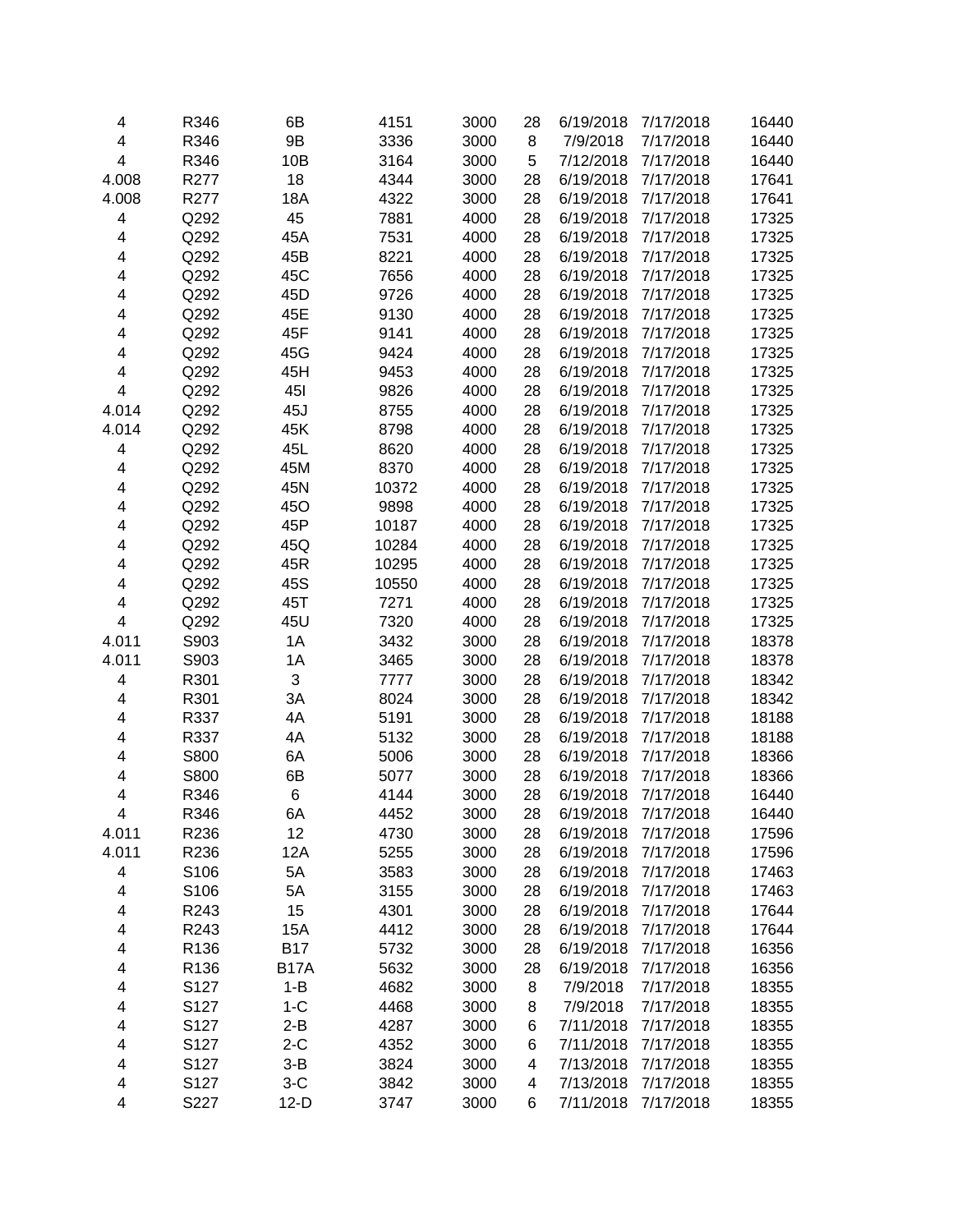| 4     | S227             | $12-E$      | 3807 | 3000 | 6              | 7/11/2018 | 7/17/2018 | 18355 |
|-------|------------------|-------------|------|------|----------------|-----------|-----------|-------|
| 4.011 | R273             | 20          | 3893 | 3000 | 28             | 6/19/2018 | 7/17/2018 | 18094 |
| 4.011 | R273             | 20A         | 3815 | 3000 | 28             | 6/19/2018 | 7/17/2018 | 18094 |
| 4     | R272             | D75         | 5052 | 3000 | 28             | 6/19/2018 | 7/17/2018 | 16380 |
| 4     | R272             | D75A        | 4887 | 3000 | 28             | 6/19/2018 | 7/17/2018 | 16380 |
| 4     | R272             | <b>D75D</b> | 4414 | 3000 | 28             | 6/19/2018 | 7/17/2018 | 16380 |
| 4     | R272             | D75E        | 4466 | 3000 | 28             | 6/19/2018 | 7/17/2018 | 16380 |
| 4     | Q029             | G76A        | 8508 | 3000 | 28             | 6/19/2018 | 7/17/2018 | 17487 |
| 4     | Q029             | G76A        | 6657 | 3000 | 28             | 6/19/2018 | 7/17/2018 | 17487 |
| 4     | P047             | 158A        | 4748 | 3000 | 28             | 6/19/2018 | 7/17/2018 | 16225 |
| 4     | P047             | 158A        | 4699 | 3000 | 28             | 6/19/2018 | 7/17/2018 | 16225 |
| 4     | P922             | 178         | 4209 | 3000 | 28             | 6/19/2018 | 7/17/2018 | 16086 |
| 4     | P922             | 178A        | 4830 | 3000 | 28             | 6/19/2018 | 7/17/2018 | 16086 |
| 4.014 | P922             | 179         | 5105 | 3000 | 28             | 6/19/2018 | 7/17/2018 | 16086 |
| 4.014 | P922             | 179A        | 4873 | 3000 | 28             | 6/19/2018 | 7/17/2018 | 16086 |
| 4     | P230             | 1028        | 5805 | 4000 | 28             | 6/19/2018 | 7/17/2018 | 18056 |
| 4     | P230             | 1028A       | 5476 | 4000 | 28             | 6/19/2018 | 7/17/2018 | 18056 |
| 4     | P230             | 1029        | 4985 | 4000 | 28             | 6/19/2018 | 7/17/2018 | 18108 |
| 4     | P230             | 1029A       | 5485 | 4000 | 28             | 6/19/2018 | 7/17/2018 | 18108 |
| 4     | P230             | 1030        | 5166 | 4000 | 28             | 6/19/2018 | 7/17/2018 | 18365 |
| 4     | P230             | 1030A       | 5208 | 4000 | 28             | 6/19/2018 | 7/17/2018 | 18365 |
| 6     | Q213             | 3B          | 4503 | 3000 | $\overline{7}$ | 7/11/2018 | 7/18/2018 | 18392 |
| 6     | Q213             | 3C          | 4539 | 3000 | $\overline{7}$ | 7/11/2018 | 7/18/2018 | 18392 |
| 4.017 | Q340             | 22          | 7350 | 3000 | 28             | 6/20/2018 | 7/18/2018 | 15524 |
| 4     | Q340             | 22A         | 7160 | 3000 | 28             | 6/20/2018 | 7/18/2018 | 15524 |
| 4     | R252             | 14          | 5170 | 3000 | 28             | 6/20/2018 | 7/18/2018 | 17654 |
| 4     | R252             | 14A         | 5440 | 3000 | 28             | 6/20/2018 | 7/18/2018 | 17654 |
| 4     | P230             | 1032        | 4813 | 4000 | 28             | 6/20/2018 | 7/18/2018 | 18365 |
| 4     | P230             | 1032A       | 4614 | 4000 | 28             | 6/20/2018 | 7/18/2018 | 18365 |
| 4     | P230             | 1031        | 4705 | 3000 | 28             | 6/20/2018 | 7/18/2018 | 17279 |
| 4     | P230             | 1031A       | 4856 | 3000 | 28             | 6/20/2018 | 7/18/2018 | 17279 |
| 4     | Q031             | 322         | 7097 | 3000 | 28             | 6/20/2018 | 7/18/2018 | 18063 |
| 4     | Q031             | 322A        | 7425 | 3000 | 28             | 6/20/2018 | 7/18/2018 | 18063 |
| 4.012 | S159             | 6A          | 6355 | 3000 | 28             | 6/20/2018 | 7/18/2018 | 17463 |
| 4     | S159             | 6A          | 6888 | 3000 | 28             | 6/20/2018 | 7/18/2018 | 17463 |
| 4     | R136             | <b>B18</b>  | 6361 | 3000 | 28             | 6/20/2018 | 7/18/2018 | 16356 |
| 4     | R <sub>136</sub> | <b>B18A</b> | 5658 | 3000 | 28             | 6/20/2018 | 7/18/2018 | 16356 |
| 4     | 120315           | 4A          | 3102 | 3000 | 28             | 6/20/2018 | 7/18/2018 | 18350 |
| 4     | 120315           | 4A          | 3414 | 3000 | 28             | 6/20/2018 | 7/18/2018 | 18350 |
| 4     | Q297             | 113A        | 5148 | 3000 | 28             | 6/20/2018 | 7/18/2018 | 16475 |
| 4     | Q297             | 113A        | 4830 | 3000 | 28             | 6/20/2018 | 7/18/2018 | 16475 |
| 4     | S049             | 3A          | 4404 | 4000 | 28             | 6/20/2018 | 7/18/2018 | 17678 |
| 4     | S049             | 3A          | 4695 | 4000 | 28             | 6/20/2018 | 7/18/2018 | 17678 |
| 4.012 | Q030             | 263A        | 5592 | 3000 | 28             | 6/20/2018 | 7/18/2018 | 17257 |
| 4     | Q030             | 263A        | 5814 | 3000 | 28             | 6/20/2018 | 7/18/2018 | 17257 |
| 4     | Q297             | 115A        | 5656 | 3000 | 28             | 6/20/2018 | 7/18/2018 | 16475 |
| 4     | Q297             | 115A        | 5473 | 3000 | 28             | 6/20/2018 | 7/18/2018 | 16475 |
| 4     | R280             | 1           | 5616 | 3000 | 28             | 6/20/2018 | 7/18/2018 | 15521 |
| 4     | R280             | 1A          | 6129 | 3000 | 28             | 6/20/2018 | 7/18/2018 | 15521 |
| 4     | R236             | 13          | 4564 | 3000 | 28             | 6/20/2018 | 7/18/2018 | 17596 |
| 4     | R236             | 13A         | 4760 | 3000 | 28             | 6/20/2018 | 7/18/2018 | 17596 |
| 4     | P079             | 297         | 4276 | 3000 | 28             | 6/20/2018 | 7/18/2018 | 16271 |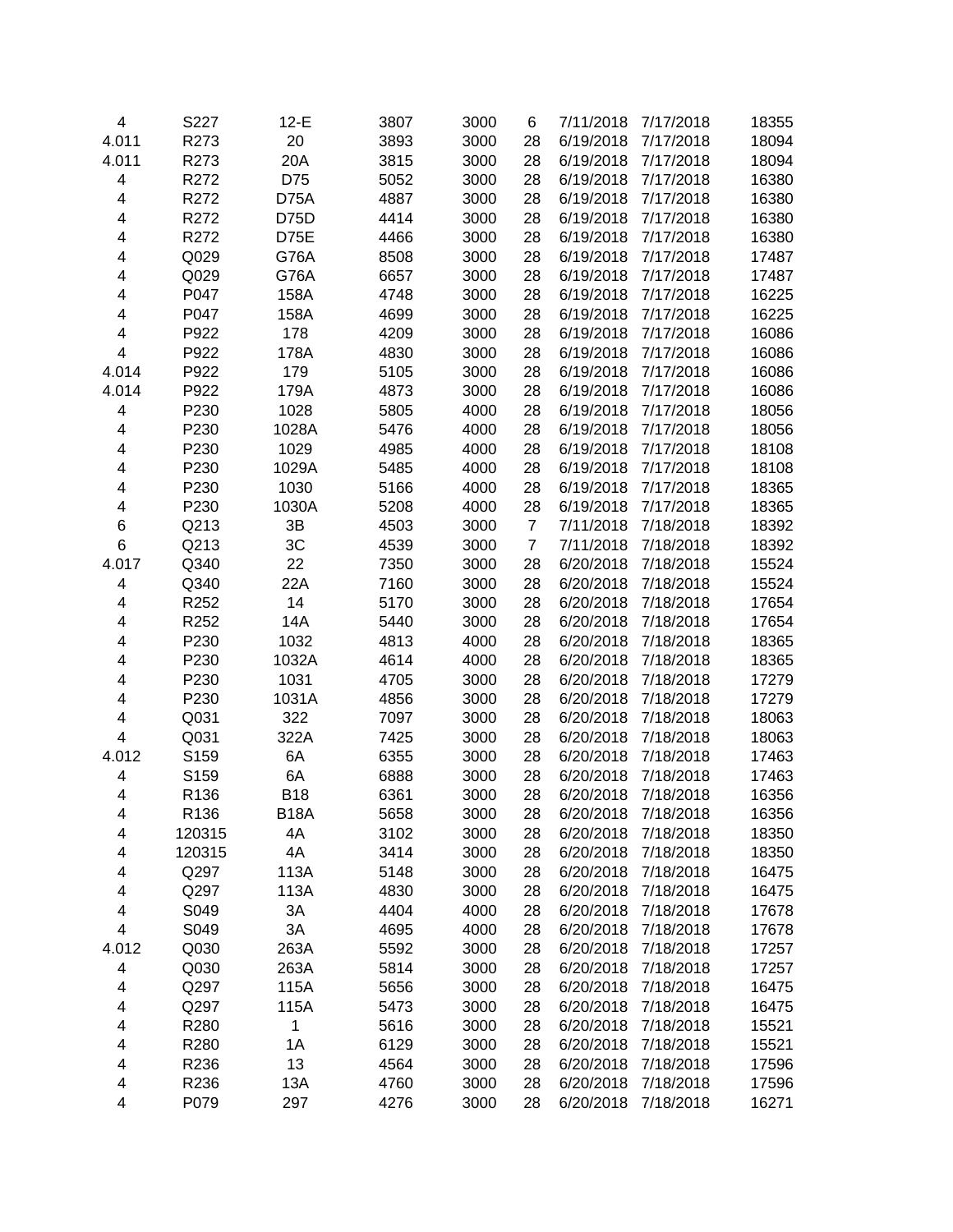| $\overline{\mathbf{4}}$ | P079   | 297A           | 4165  | 3000 | 28             | 6/20/2018 | 7/18/2018 | 16271 |
|-------------------------|--------|----------------|-------|------|----------------|-----------|-----------|-------|
| 4.018                   | P922   | 181            | 4305  | 3000 | 28             | 6/20/2018 | 7/18/2018 | 16086 |
| 4                       | P922   | 181A           | 3689  | 3000 | 28             | 6/20/2018 | 7/18/2018 | 16086 |
| 4                       | P922   | 180            | 5174  | 3000 | 28             | 6/20/2018 | 7/18/2018 | 16086 |
| 4                       | P922   | 180A           | 4035  | 3000 | 28             | 6/20/2018 | 7/18/2018 | 16086 |
| 4                       | R272   | <b>MP32</b>    | 5170  | 3000 | 28             | 6/20/2018 | 7/18/2018 | 17612 |
| 4                       | R272   | <b>MP32A</b>   | 5557  | 3000 | 28             | 6/20/2018 | 7/18/2018 | 17612 |
| 4                       | R273   | 21             | 4299  | 3000 | 28             | 6/20/2018 | 7/18/2018 | 18094 |
| 4                       | R273   | 21A            | 4381  | 3000 | 28             | 6/20/2018 | 7/18/2018 | 18094 |
| 4                       | R273   | 22             | 4220  | 3000 | 28             | 6/20/2018 | 7/18/2018 | 18094 |
| 4                       | R273   | 22A            | 4156  | 3000 | 28             | 6/20/2018 | 7/18/2018 | 18094 |
| 4.015                   | R272   | D76            | 5197  | 3000 | 28             | 6/20/2018 | 7/18/2018 | 16380 |
| 4                       | R272   | D76A           | 4943  | 3000 | 28             | 6/20/2018 | 7/18/2018 | 16380 |
| 4                       | S227   | 5              | 5606  | 3000 | 28             | 6/20/2018 | 7/18/2018 | 18355 |
| 4                       | S227   | 5A             | 5555  | 3000 | 28             | 6/20/2018 | 7/18/2018 | 18355 |
| 4                       | Q297   | 114            | 5099  | 3000 | 28             | 6/20/2018 | 7/18/2018 | 16475 |
| 4                       | Q297   | 114A           | 4884  | 3000 | 28             | 6/20/2018 | 7/18/2018 | 16475 |
| 4                       | 112012 | 8A             | 5437  | 3000 | 28             | 6/20/2018 | 7/18/2018 | 18183 |
| 4                       | 112012 | 8A             | 5474  | 3000 | 28             | 6/20/2018 | 7/18/2018 | 18183 |
| 4                       | 111351 | 91A            | 5393  | 3000 | 28             | 6/20/2018 | 7/18/2018 | 18185 |
| 4                       | 111351 | 91A            | 5390  | 3000 | 28             | 6/20/2018 | 7/18/2018 | 18185 |
| 4.019                   | Q029   | 187A           | 4767  | 4000 | 28             | 6/20/2018 | 7/18/2018 | 17569 |
| 4                       | Q029   | 187A           | 4630  | 4000 | 28             | 6/20/2018 | 7/18/2018 | 17569 |
| 4                       | R273   | 33B            | 3248  | 3000 | $\overline{7}$ | 7/11/2018 | 7/18/2018 | 18094 |
| 4                       | S800   | 7A             | 5350  | 3000 | 28             | 6/20/2018 | 7/18/2018 | 18366 |
| 4                       | S800   | 7B             | 5180  | 3000 | 28             | 6/20/2018 | 7/18/2018 | 18366 |
| 4.008                   | S903   | $\overline{c}$ | 3780  | 3000 | 28             | 6/21/2018 | 7/19/2018 | 18378 |
| 4.008                   | S903   | 2A             | 3603  | 3000 | 28             | 6/21/2018 | 7/19/2018 | 18378 |
| 4                       | R289   | 3              | 9693  | 3000 | 28             | 6/21/2018 | 7/19/2018 | 17390 |
| 4                       | R289   | 3A             | 10792 | 3000 | 28             | 6/21/2018 | 7/19/2018 | 17390 |
| 4                       | R337   | 5A             | 4576  | 3000 | 28             | 6/21/2018 | 7/19/2018 | 18188 |
| 4                       | R337   | 5A             | 4793  | 3000 | 28             | 6/21/2018 | 7/19/2018 | 18188 |
| 4                       | R323   | 5A             | 6477  | 3000 | 28             | 6/21/2018 | 7/19/2018 | 18186 |
| 4                       | R323   | 5A             | 6369  | 3000 | 28             | 6/21/2018 | 7/19/2018 | 18186 |
| 4                       | S913   | 6A             | 8254  | 3000 | 28             | 6/21/2018 | 7/19/2018 | 17214 |
| 4                       | S913   | 6A             | 7447  | 3000 | 28             | 6/21/2018 | 7/19/2018 | 17214 |
| 4                       | S913   | 7Α             | 3552  | 3000 | 28             | 6/21/2018 | 7/19/2018 | 18248 |
| 4                       | S913   | 7A             | 3712  | 3000 | 28             | 6/21/2018 | 7/19/2018 | 18248 |
| 4.011                   | R228   | 17A            | 5416  | 3000 | 28             | 6/21/2018 | 7/19/2018 | 17132 |
| 4.011                   | R228   | 17A            | 5544  | 3000 | 28             | 6/21/2018 | 7/19/2018 | 17132 |
| 4                       | S074   | 18             | 6706  | 3000 | 28             | 6/21/2018 | 7/19/2018 | 17695 |
| 4                       | S074   | 18A            | 6896  | 3000 | 28             | 6/21/2018 | 7/19/2018 | 17695 |
| 4                       | R136   | <b>B19</b>     | 6243  | 3000 | 28             | 6/21/2018 | 7/19/2018 | 16356 |
| 4                       | R136   | <b>B19A</b>    | 5790  | 3000 | 28             | 6/21/2018 | 7/19/2018 | 16356 |
| 4                       | Q308   | 45A            | 5291  | 3000 | 28             | 6/21/2018 | 7/19/2018 | 17202 |
| 4                       | Q308   | 45A            | 5255  | 3000 | 28             | 6/21/2018 | 7/19/2018 | 17202 |
| 4                       | Q029   | 188A           | 6646  | 3000 | 28             | 6/21/2018 | 7/19/2018 | 17566 |
| 4                       | Q029   | 188A           | 6998  | 3000 | 28             | 6/21/2018 | 7/19/2018 | 17566 |
| 4                       | M089   | 243A           | 4137  | 4000 | 28             | 6/21/2018 | 7/19/2018 | 17630 |
| 4                       | M089   | 243A           | 4068  | 4000 | 28             | 6/21/2018 | 7/19/2018 | 17630 |
| 4.011                   | Q030   | 264A           | 6435  | 3000 | 28             | 6/21/2018 | 7/19/2018 | 17257 |
| 4.011                   | Q030   | 264A           | 5959  | 3000 | 28             | 6/21/2018 | 7/19/2018 | 17257 |
|                         |        |                |       |      |                |           |           |       |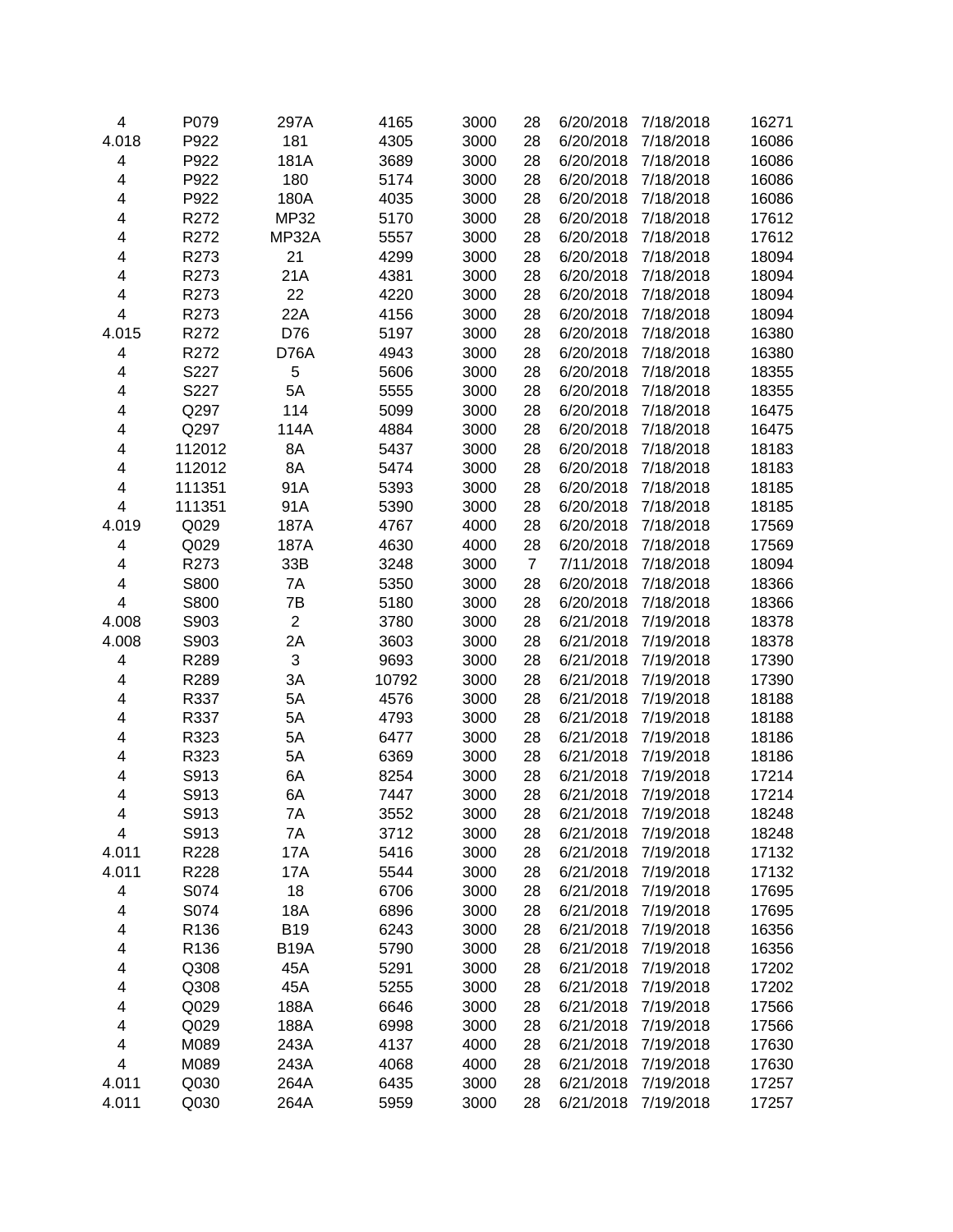| 4                       | Q030   | 265A           | 5540 | 3000 | 28             | 6/21/2018 | 7/19/2018 | 16455  |
|-------------------------|--------|----------------|------|------|----------------|-----------|-----------|--------|
| 4                       | Q030   | 265A           | 5167 | 3000 | 28             | 6/21/2018 | 7/19/2018 | 16455  |
| 4                       | L139   | 293            | 5267 | 3000 | 28             | 6/21/2018 | 7/19/2018 | 17600  |
| 4                       | L139   | 293A           | 5443 | 3000 | 28             | 6/21/2018 | 7/19/2018 | 17600  |
| 4                       | R253   | 29B            | 6108 | 3000 | $\overline{c}$ | 7/17/2018 | 7/19/2018 | 16645  |
| 4                       | R253   | 29C            | 8294 | 3000 | $\overline{2}$ | 7/17/2018 | 7/19/2018 | 16645  |
| 4                       | R288   | 6              | 5664 | 3000 | 28             | 6/21/2018 | 7/19/2018 | 18109  |
| 4                       | R288   | 6A             | 5728 | 3000 | 28             | 6/21/2018 | 7/19/2018 | 18109  |
| 4                       | P079   | 298            | 4176 | 3000 | 29             | 6/20/2018 | 7/19/2018 | 16271  |
| 4                       | P079   | 298A           | 4501 | 3000 | 29             | 6/20/2018 | 7/19/2018 | 16271  |
| 4                       | S028   | $\overline{2}$ | 6735 | 3000 | 29             | 6/20/2018 | 7/19/2018 | 18059  |
| 4                       | S028   | 2A             | 7011 | 3000 | 29             | 6/20/2018 | 7/19/2018 | 18059  |
| 4                       | K301   | 4              | 7990 | 3000 | 29             | 6/20/2018 | 7/19/2018 | 18342  |
| 4                       | K301   | 4A             | 7998 | 3000 | 29             | 6/20/2018 | 7/19/2018 | 18342  |
| 4                       | R342   | 5              | 8446 | 3000 | 29             | 6/20/2018 | 7/19/2018 | 17390  |
| $\overline{\mathbf{4}}$ | R342   | 5A             | 8551 | 3000 | 29             | 6/20/2018 | 7/19/2018 | 17390  |
| 4.012                   | Q297   | 118A           | 5358 | 3000 | 28             | 6/22/2018 | 7/20/2018 | 16495  |
| 4                       | Q297   | 118A           | 5152 | 3000 | 28             | 6/22/2018 | 7/20/2018 | 16495  |
| 4                       | P287   | 117A           | 4363 | 3000 | 28             | 6/22/2018 | 7/20/2018 | 17574  |
| 4                       | P287   | 117A           | 4545 | 3000 | 28             | 6/22/2018 | 7/20/2018 | 17574  |
| 4                       | R337   | 6A             | 4636 | 3000 | 28             | 6/22/2018 | 7/20/2018 | 181881 |
| 4                       | R337   | 6A             | 4616 | 3000 | 28             | 6/22/2018 | 7/20/2018 | 181881 |
| 4                       | S164   | 1              | 4885 | 4000 | 28             | 6/22/2018 | 7/20/2018 | 9406TN |
| 4                       | S164   | 1A             | 4430 | 4000 | 28             | 6/22/2018 | 7/20/2018 | 9406TN |
| 4                       | Q030   | 266A           | 5245 | 3000 | 28             | 6/22/2018 | 7/20/2018 | 17257  |
| $\overline{\mathbf{4}}$ | Q030   | 266A           | 5110 | 3000 | 28             | 6/22/2018 | 7/20/2018 | 17257  |
| 4.014                   | S013   | 4A             | 6049 | 3000 | 28             | 6/22/2018 | 7/20/2018 | 18318  |
| 4                       | S013   | 4A             | 6368 | 3000 | 28             | 6/22/2018 | 7/20/2018 | 18318  |
| 4                       | P047   | 159A           | 4799 | 3000 | 28             | 6/22/2018 | 7/20/2018 | 16225  |
| 4                       | P047   | 159A           | 4392 | 3000 | 28             | 6/22/2018 | 7/20/2018 | 16225  |
| 4                       | S106   | 6A             | 4633 | 3000 | 28             | 6/22/2018 | 7/20/2018 | 1922   |
| 4                       | S106   | 6A             | 4505 | 3000 | 28             | 6/22/2018 | 7/20/2018 | 1922   |
| 4                       | S913   | 8A             | 4125 | 3000 | 28             | 6/22/2018 | 7/20/2018 | 18248  |
| 4                       | S913   | 8A             | 3915 | 3000 | 28             | 6/22/2018 | 7/20/2018 | 18248  |
| 4                       | P230   | TN 1034 IA     | 5551 | 4000 | 28             | 6/22/2018 | 7/20/2018 | 17297  |
| 4                       | P230   | TN 1034A IA    | 5863 | 4000 | 28             | 6/22/2018 | 7/20/2018 | 17297  |
| 4.016                   | R288   | 7              | 5424 | 3500 | 28             | 6/22/2018 | 7/20/2018 | 18109  |
| 4                       | R288   | 7A             | 5042 | 3500 | 28             | 6/22/2018 | 7/20/2018 | 18109  |
| 4                       | R273   | 24             | 3830 | 3000 | 28             | 6/22/2018 | 7/20/2018 | 18094  |
| 4                       | R273   | 24A            | 3855 | 3000 | 28             | 6/22/2018 | 7/20/2018 | 18094  |
| 4                       | R273   | 23             | 4007 | 3000 | 28             | 6/22/2018 | 7/20/2018 | 18094  |
| 4                       | R273   | 23A            | 3683 | 3000 | 28             | 6/22/2018 | 7/20/2018 | 18094  |
| 4                       | P922   | 182            | 5479 | 3000 | 28             | 6/22/2018 | 7/20/2018 | 16458  |
| 4                       | P922   | 182A           | 5487 | 3000 | 28             | 6/22/2018 | 7/20/2018 | 16458  |
| 4                       | 120315 | 5A             | 4659 | 3000 | 28             | 6/22/2018 | 7/20/2018 | 18350  |
| 4                       | 120315 | 5A             | 4418 | 3000 | 28             | 6/22/2018 | 7/20/2018 | 18350  |
| 4.017                   | P230   | 1033           | 5349 | 4000 | 28             | 6/22/2018 | 7/20/2018 | 18365  |
| 4                       | P230   | 1033A          | 5354 | 4000 | 28             | 6/22/2018 | 7/20/2018 | 18365  |
| 4                       | P230   | 1034           | 5486 | 4000 | 28             | 6/22/2018 | 7/20/2018 | 17297  |
| $\overline{\mathbf{4}}$ | P230   | 1034A          | 5699 | 4000 | 28             | 6/22/2018 | 7/20/2018 | 17297  |
| 4.017                   | P230   | 1035           | 4936 | 4000 | 28             | 6/22/2018 | 7/20/2018 | 17297  |
| $\overline{\mathbf{4}}$ | P230   | 1035A          | 4906 | 4000 | 28             | 6/22/2018 | 7/20/2018 | 17297  |